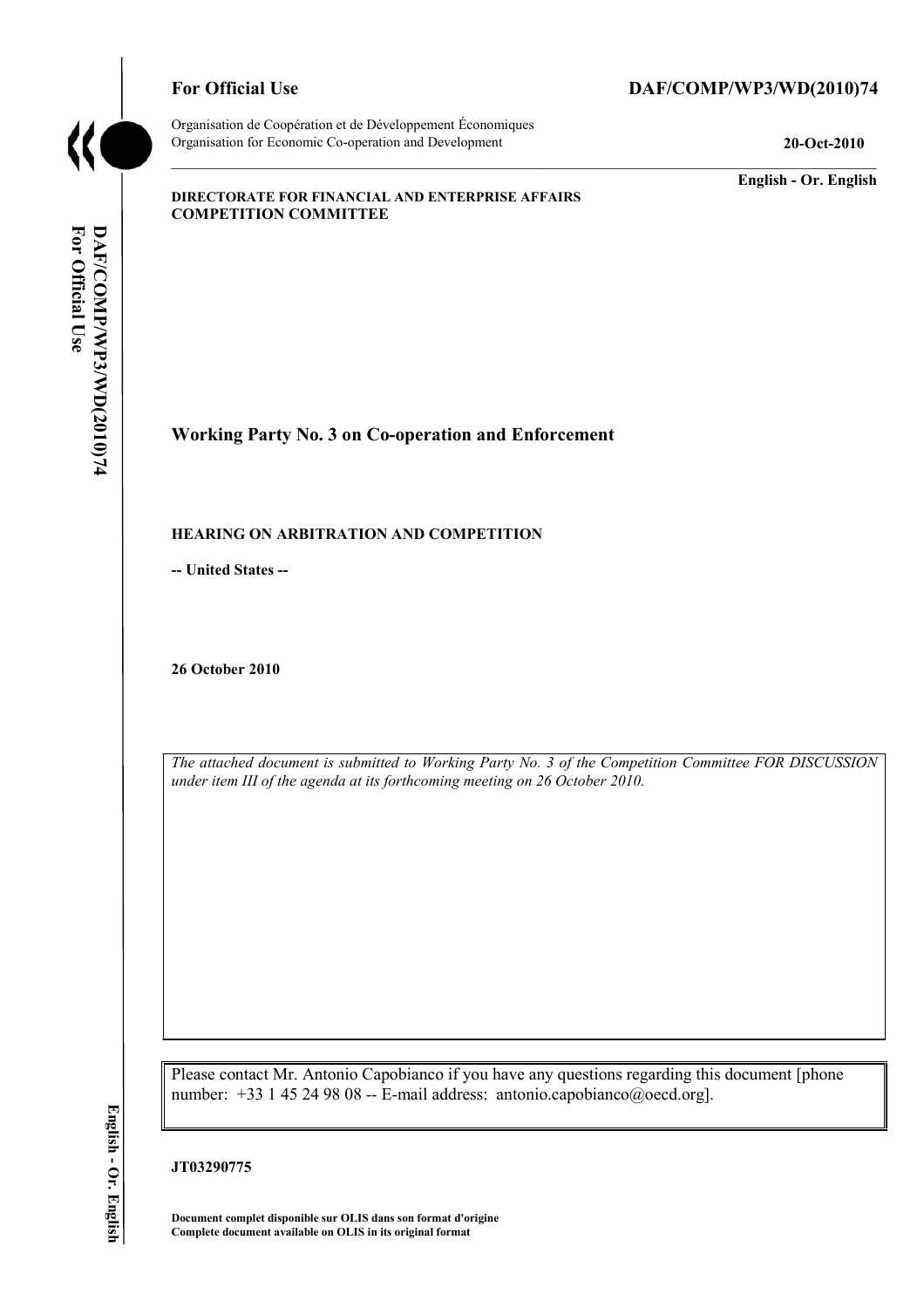1. This note discusses the arbitrability of private federal antitrust claims in the United States and the approach of the Antitrust Division of the U.S. Department of Justice ("DOJ") and the Federal Trade Commission ("FTC") (collectively, "the U.S. antitrust agencies") towards use of arbitration and mediation in their antitrust enforcement.

# **1. Arbitrability of private federal antitrust claims**

## *1.1 Introduction*

2. The general rule, first articulated by the Supreme Court in 1985 in *Mitsubishi Motors Corp. v. Soler Chrysler-Plymouth, Inc.*, is that U.S. courts enforce agreements to arbitrate private federal antitrust claims. A leading treatise on U.S. antitrust law describes arbitration as a "significant way to improve the administration of antitrust litigation," with "considerable promise for simplifying certain types of antitrust disputes, particularly those between sellers and customers, or between manufacturers and their dealers, or between franchisors and their franchisees."<sup>1</sup>

# *1.2 Non-arbitrability of private antitrust claims: the pre-Mitsubishi era*

3. Prior to the Supreme Court's 1985 Mitsubishi decision,<sup>2</sup> U.S. courts routinely held that federal antitrust claims were not subject to arbitration. This was the case despite the federal policy of favoring arbitration in private legal claims, first set out 85 years ago in the Federal Arbitration Act of 1925 (FAA).<sup>3</sup> One case in particular, *American Safety Equipment Corp. v. J.P. Maguire & Co.*<sup>4</sup> distilled the argument against arbitrability to the fact that claims under the antitrust laws are not merely private matters. The decision held that "[a]ntitrust violations can affect hundreds of thousands – perhaps millions – of people and inflict staggering economic damage. … We do not believe that Congress intended such claims to be resolved elsewhere than in the courts." Additional reasons advanced by courts in favor of nonarbitrability included that: "private suits aid enforcement; contracts generating antitrust disputes are often contracts of adhesion;" antitrust litigation required sophistication rather than the speed and simplicity of arbitrations; and antitrust was too important to be left to private parties.<sup>5</sup>

# *1.3 Mitsubishi and arbitrability of private antitrust claims*

 if entirely performed therein," and provided for arbitration in Japan of certain contract disputes arising included allocation of territories that unreasonably restricted the areas in which the dealer could sell. 4. The seminal *Mitsubishi* case involved an agreement between Mitsubishi, a Japanese car manufacturer, and a Puerto Rican car dealer for the supply of cars. The agreement stated it was "made in, and will be governed by and construed in all respects according to the laws of the Swiss Confederation as under the agreement. Mitsubishi sued the dealer in U.S. district court in Puerto Rico, seeking an order compelling arbitration in Japan of alleged breaches of the agreement (*e.g.*, non-payment for vehicles and storage penalties). The dealer counterclaimed, alleging violations of, *inter alia*, the Sherman Act that Mitsubishi then asked the court to compel arbitration of the antitrust counterclaims. The district court

 1 2 Philip E. Areeda & Herbert Hovenkamp, Antitrust Law ¶ 311e1, at 214-15 (3d ed. 2007). For an overview of antitrust/arbitration issues in the United States, see The Road Less Traveled: Arbitrating Antitrust Claims, 19 Antitrust (Fall 2004) 5-36.

<sup>&</sup>lt;sup>2</sup> 473 U.S. 614 (1985).

 $\overline{\mathbf{3}}$ 3 9 U.S.C. §1 et seq.

 $\overline{4}$ 4 391 F.2d 821, 826-27 (2nd Cir. 1968)

 $5$  Areeda & Hovenkamp, supra note 1, at 215.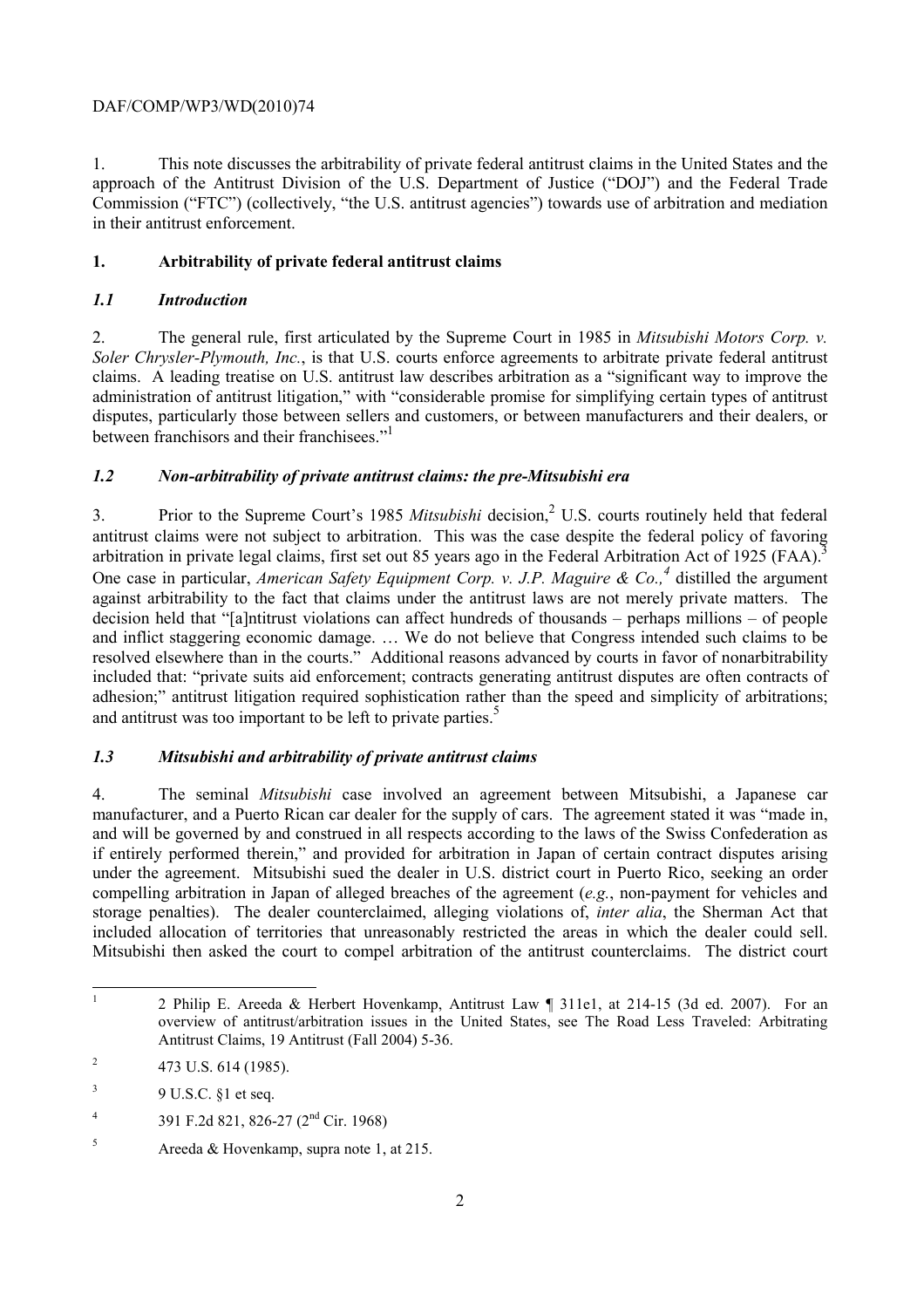ordered the parties to arbitrate the federal antitrust claim, but the court of appeals reversed this order, holding that the antitrust counterclaims were not arbitrable. $\frac{6}{5}$ 

 determined that an exception to the FAA was not justified. The Court expressed skepticism regarding each policing function, the treble-damages cause of action … seeks primarily to enable an injured competitor to gain compensation."<sup>7</sup> The Court did not agree that an arbitration clause is likely to be the result of unfair 5. The Supreme Court disagreed with the court of appeals and held that the claims were, in fact, arbitrable. The Court first described the broad federal statutory policy favoring arbitration agreements, and of the reasons cited in ¶2 above for not arbitrating antitrust claims. With respect to the argument that private antitrust suits are not merely a private matter but are part of a broader national policy to ensure "American democratic capitalism," the Court noted that "[n]otwithstanding its important incidental bargaining power, and noted that even if it were, the affected party could "attack directly the validity of the agreement to arbitrate.<sup>38</sup> The Court also rejected the argument about complexity of antitrust disputes.<sup>9</sup> Finally, the Court rejected "the proposition that an arbitration panel will pose too great a danger of innate hostility to the constraints on business conduct that antitrust law imposes," noting that the parties could choose "competent, conscientious, and impartial arbitrators."10

*6. Mitsubishi*'s holding on the arbitrability of antitrust claims was restricted to international claims. Specifically, the Supreme Court explained that "concerns of international comity, respect for the capacities of foreign and transnational tribunals, and sensitivity to the need of the international commercial system for predictability in the resolution of disputes [,] require that we enforce the parties' agreement, even assuming that a contrary result would be forthcoming in a domestic context."<sup>11</sup> The Court noted that where, as in *Mitsubishi*, the parties agree to have an arbitral body decide certain claims, such as "those arising from the application of American antitrust law, the tribunal therefore should be bound to decide that dispute in accord with the national law giving rise to the claim."<sup>12</sup> In such cases, "so long as the prospective litigant may vindicate its statutory cause of action in the arbitral forum, the statute will continue to serve both its remedial and deterrent function."<sup>13</sup>

<sup>8</sup>*Id.* at 632.

<sup>6</sup>  appeals' decision that the antitrust claim was not subject to arbitration. The government argued that "the be regarded as nonarbitrable in both the domestic and international contexts." Mitsubishi, Brief for the 6 The United States government filed an amicus brief in Mitsubishi, urging the Court to affirm the court of special public enforcement role Congress has assigned to private antitrust claims requires that such claims United States as Amicus Curiae, 1985 WL 669814, at 6. As explained herein, this position was rejected by the Court.

 $^7$  Mitsubishi at 635.

 insusceptible to resolution by arbitration; (2) "the vertical restraints which most frequently give birth to <sup>9</sup> *Id.* at 633. In particular, the Court emphasized that: (1) courts accepted "an undertaking to arbitrate antitrust claims entered into after the dispute arises," demonstrating that such claims are not inherently antitrust claims covered by an arbitration agreement will not often occasion the monstrous proceedings that have given antitrust litigation an image of intractability;" and, (3) "adaptability and access to expertise are hallmarks of arbitration."

 $10$ <sup>10</sup>*Id.*at 634.

 $11$ *Id.* at 629.

 $12$ <sup>12</sup>*Id*. at 636-37.

<sup>13</sup>*Id.* at 637.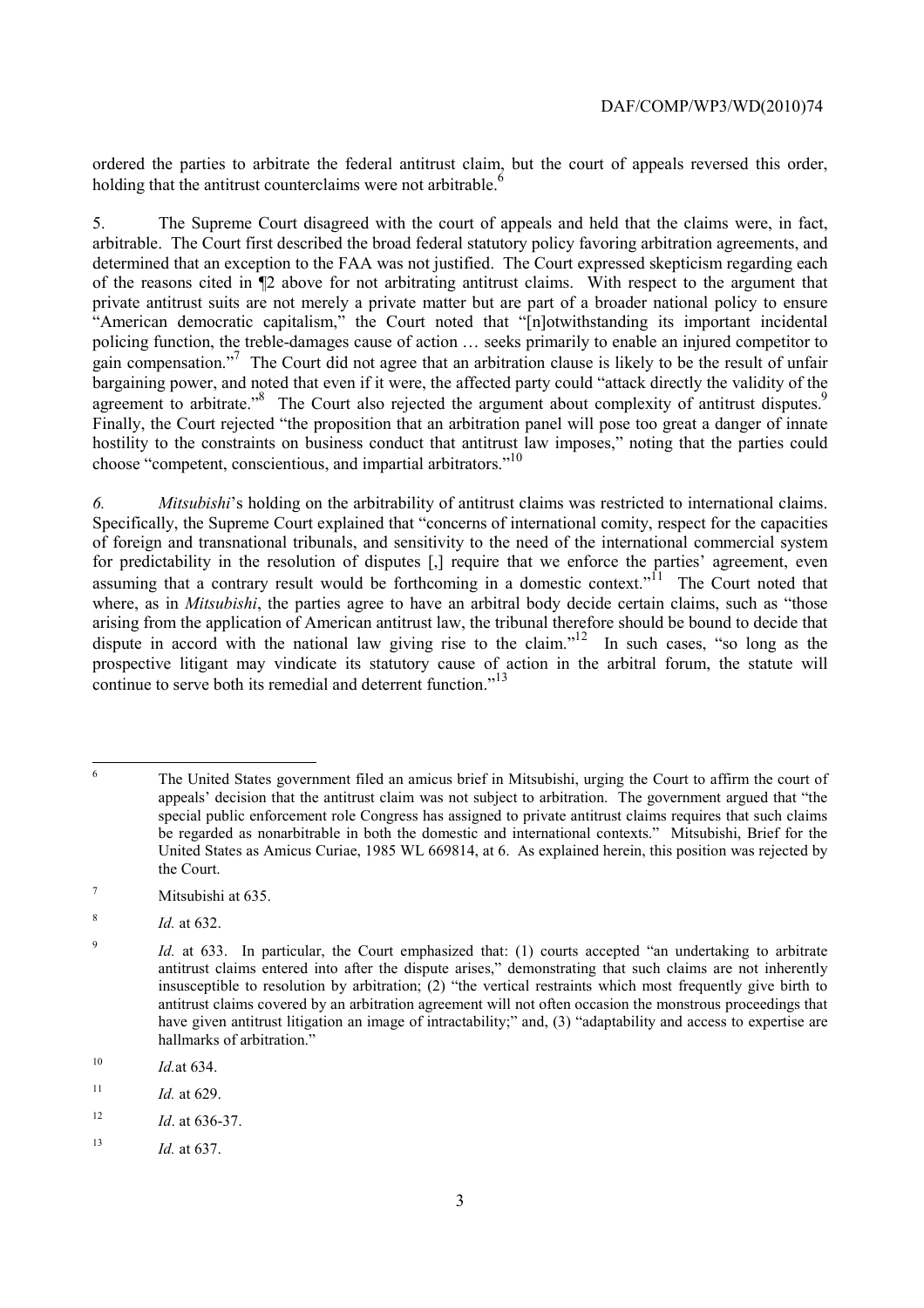7. The Court noted that Mitsubishi had already conceded that the arbitrators would apply U.S. antitrust law to the antitrust counterclaims at hand, and that "in the event the choice-of-forum and choiceof-law clauses operated in tandem as a prospective waiver of a party's right to pursue statutory remedies for antitrust violations, [it] would have little hesitation in condemning the agreement as against public policy."<sup>14</sup> Lower-level U.S. courts would, according to the Supreme Court, ensure at the award enforcement stage that "the legitimate interest in the enforcement of the antitrust laws ha[d] been addressed." Although substantive review at that stage is "minimal," "it would not require intrusive inquiry to ascertain that the tribunal took cognizance of the antitrust claims and actually decided them."<sup>15</sup>

## *1.4 Arbitration and private antitrust claims since Mitsubishi*

 treatise explains: 8. In the wake of *Mitsubishi*, U.S. courts extended the arbitrability of private antitrust claims to purely domestic cases.<sup>16</sup> Although arbitrability of private antitrust claims is now firmly established in the U.S., issues continue to arise at the margins over the scope of enforceable arbitration agreements. As one

*To conclude that antitrust disputes are subject to arbitration agreements is not to say that every arbitration clause in a contract is sufficient to force an antitrust plaintiff to arbitrate. The arbitration clause must cover antitrust disputes; the relationship between the parties to the antitrust dispute must be such that the plaintiff can properly be bound by the contractual term; and the arbitration clause must not have terms in it that the court regards as unfair or inappropriate, particularly with regard to available remedies. These questions of arbitrability are generally questions of law. Nevertheless, the overall tendency of the courts has been to*  interpret the clauses so as to favor compulsory arbitration, even of antitrust disputes.<sup>17</sup>

9. In *Simula, Inc. v. Autoliv, Inc*, for example, the court required arbitration of an antitrust claim pursuant to a contract clause broadly requiring arbitration of "all disputes arising in connection with this Agreement," because resolution of the antitrust claims required interpretation of the contract. In addition, the court noted that although the arbitrator might apply non-U.S. law, with relief that might differ from what a U.S. court could provide, the plaintiffs would receive adequate protection because the standard was whether "plaintiffs would be deprived of any reasonable recourse."<sup>18</sup>

*v. Molson Breweries.*<sup>19</sup> The United States Court of Appeals for the Tenth Circuit held that the arbitration 10. The arbitrability of claims concerning horizontal agreements was at issue in *Coors Brewing Co.*  clause in question covered only disputes arising out of the contract and not allegations that the defendant entered anticompetitive agreements with a third party not privy to the contract. According to a leading treatise, "*Coors* serves to limit *Mitsubishi* mainly to 'vertical' antitrust disputes, which typically involve only the parties to a contract, such as a manufacturer and a distributor, dealer, franchisee, retailer, or

 $\overline{a}$ <sup>14</sup>*Id.* 

<sup>15</sup>  829, 832 (7th Cir. 2003). *Id.* at 638. Subsequent to Mitsubishi, U.S. courts reviewing arbitral awards in private competition-related cases have engaged in minimal substantive review. Baxter Intern., Inc. v. Abbott Laboratories, 315 F.3d

<sup>16</sup> 24 (3d ed. 2007), and ABA Section of Antitrust Law, 1 Antitrust Law Developments 999-1002 ( $6<sup>th</sup>$  ed. See generally cases assembled in 2 Philip E. Areeda & Herbert Hovenkamp, Antitrust Law ¶ 311e, at 214-2007).

 $17\,$ Areeda & Hovenkamp, supra n.1, at 217-18.

<sup>18</sup> Simula, Inc. v. Autoliv, Inc., 175 F.3d 716, 723 (9<sup>th</sup> Cir. 1999).

<sup>&</sup>lt;sup>19</sup> 51 F.3d 1511 (10<sup>th</sup> Cir.), on remand, 889 F.Supp. 1394 (D. Colo. 1995).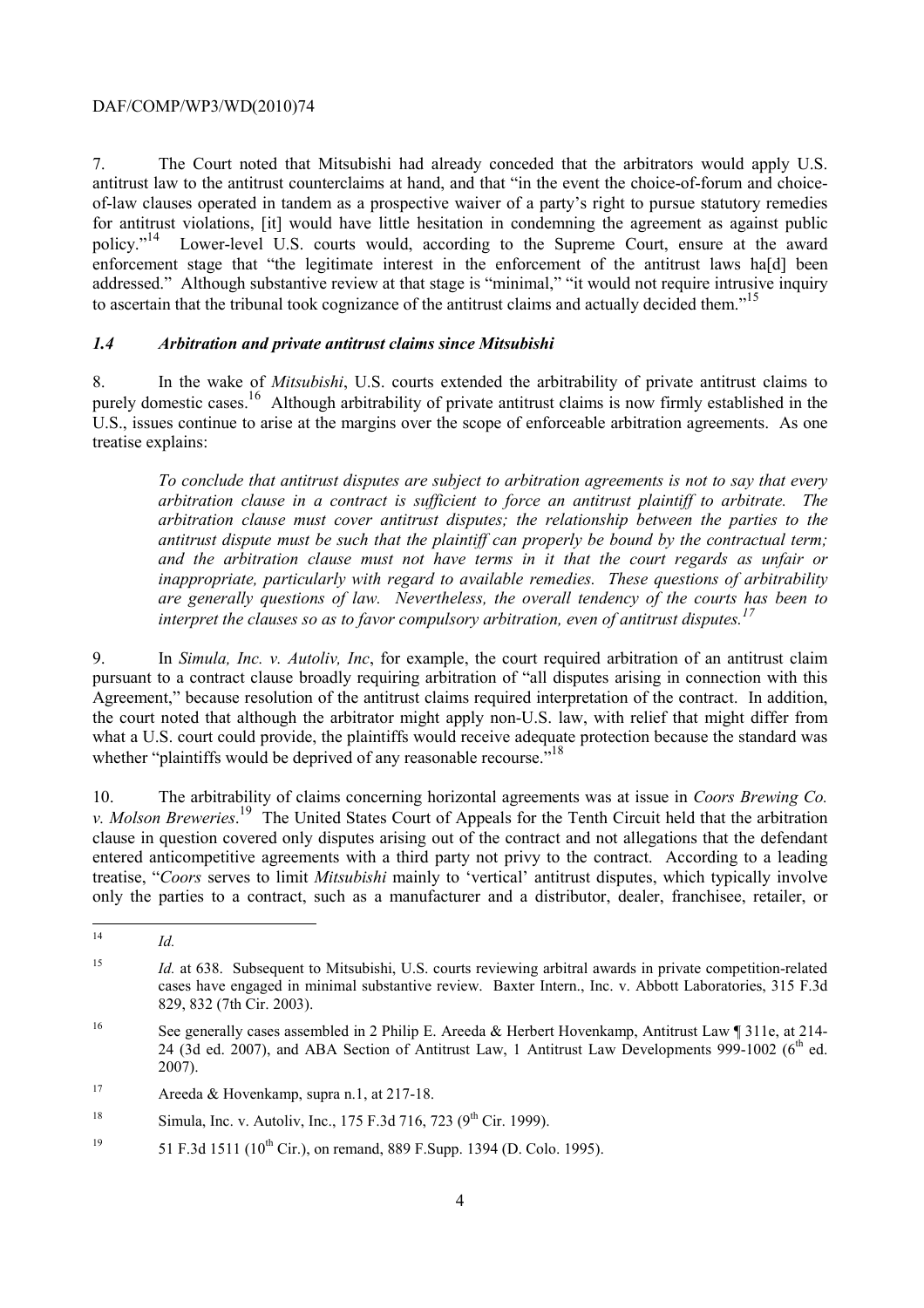arbitration clause. In contrast, in *JLM Indus., Inc. v. Stolt-Nielsen SA, Ltd.*<sup>21</sup> the court construed an arbitrable, as well as an argument that the choice-of-law provision permitting application of UK law, said customer. Once the dealer or equivalent firm challenges an antitrust restraint involving others – such as price-fixing or territorial division between the manufacturer and other sellers, then *Coors* apparently permits [a private antitrust] action against the plaintiff's own contracting opposite,<sup>720</sup> despite the arbitration agreement to include antitrust claims alleging a price-fixing conspiracy where the plaintiffs were seeking joint and several liability against their contracting counterpart, even though other conspirators were involved. The court rejected the proposition that horizontal price-fixing claims were not to be more hostile to the plaintiffs' claims, made the case nonarbitrable.<sup>22</sup>

*11. Kristian v. Comcast Corp.* involved a different set of issues. In that case, the United States Court of Appeals for the First Circuit ordered arbitration of consumers' antitrust claims arising from cable television service agreements.<sup>23</sup> The court held that provisions of the agreements that might have denied statutory rights to treble damages, attorneys' fees and costs, and class arbitration, would have voided the arbitration requirement. A savings clause, however, provided that limits on remedies would not apply if applicable law prohibited such limits, and the court thus ordered arbitration on a class or consolidated basis, authorizing the arbitrator to grant treble damages and allowing the plaintiffs to recover attorneys' fees and costs.24

proceedings."<sup>26</sup> The Court thus reversed a Court of Appeals decision supporting the arbitrators' 12. Finally, a 2010 Supreme Court decision, *Stolt-Nielsen S.A. v. AnimalFeeds Int'l Corp.* interpreted the FAA in a private class action price-fixing case that followed a Department of Justice criminal investigation.<sup>25</sup> The parties had stipulated that they had not agreed to class arbitration in the standard contract between them. The Court held that "differences between bilateral and class-action arbitration are too great for arbitrators to presume, consistent with their limited powers under the FAA, that the parties' mere silence on the issue of class-action arbitration constitutes consent to resolve their disputes in class conclusion that the arbitration clause in the contract at issue allowed for class arbitration.<sup>2</sup>

13. In summary, in the U.S., there is a federal statutory policy favoring arbitration of private legal disputes. Consistent with that policy, the law in the U.S. is that both domestic and international private

Areeda & Hovenkamp, supra n.1, at  $221-22$ .

 $21$ 21 387 F.3d 163 (2d Cir. 2004).

<sup>22</sup>*Id.* at 182.

<sup>&</sup>lt;sup>23</sup> 446 F.3d 25 (1<sup>st</sup> Cir. 2006).

<sup>&</sup>lt;sup>24</sup> The question of whether an arbitration agreement can bar class or consolidated actions also arose in American Express Merchants' Litigation, 554 F.3d 300 (2d Cir. 2009), summarily remanded,103 S.Ct. 2401 (May 3, 2010) (for reconsideration in light of Stolt-Nielsen), and in Cotton Yarn Antitrust Litigation, 505 F.3d 274 (4th Cir. 2006).

<sup>&</sup>lt;sup>25</sup> 130 S.Ct. 1758 (2010).

<sup>26</sup>*Id.* at 1776.

 LLC v. Concepcion, Sup. Ct. 09-893, for example, the Court is currently considering in a private class waiver in the arbitration clause in the agreement between a telephone company and a customer was law. Laster v. AT&T Mobility LLC, 584 F.3d 849 ( $9<sup>th</sup>$  Cir. 2009). <sup>27</sup> The Supreme Court continues to review issues concerning arbitrability under the FAA. In AT&T Mobility action fraud case whether a state law definition of "unconscionability" with respect to a waiver of class actions in a proceeding under state law is preempted by the FAA. The Court of Appeals ruled that the unconscionable and thus unenforceable under California law, and that the FAA did not preempt the state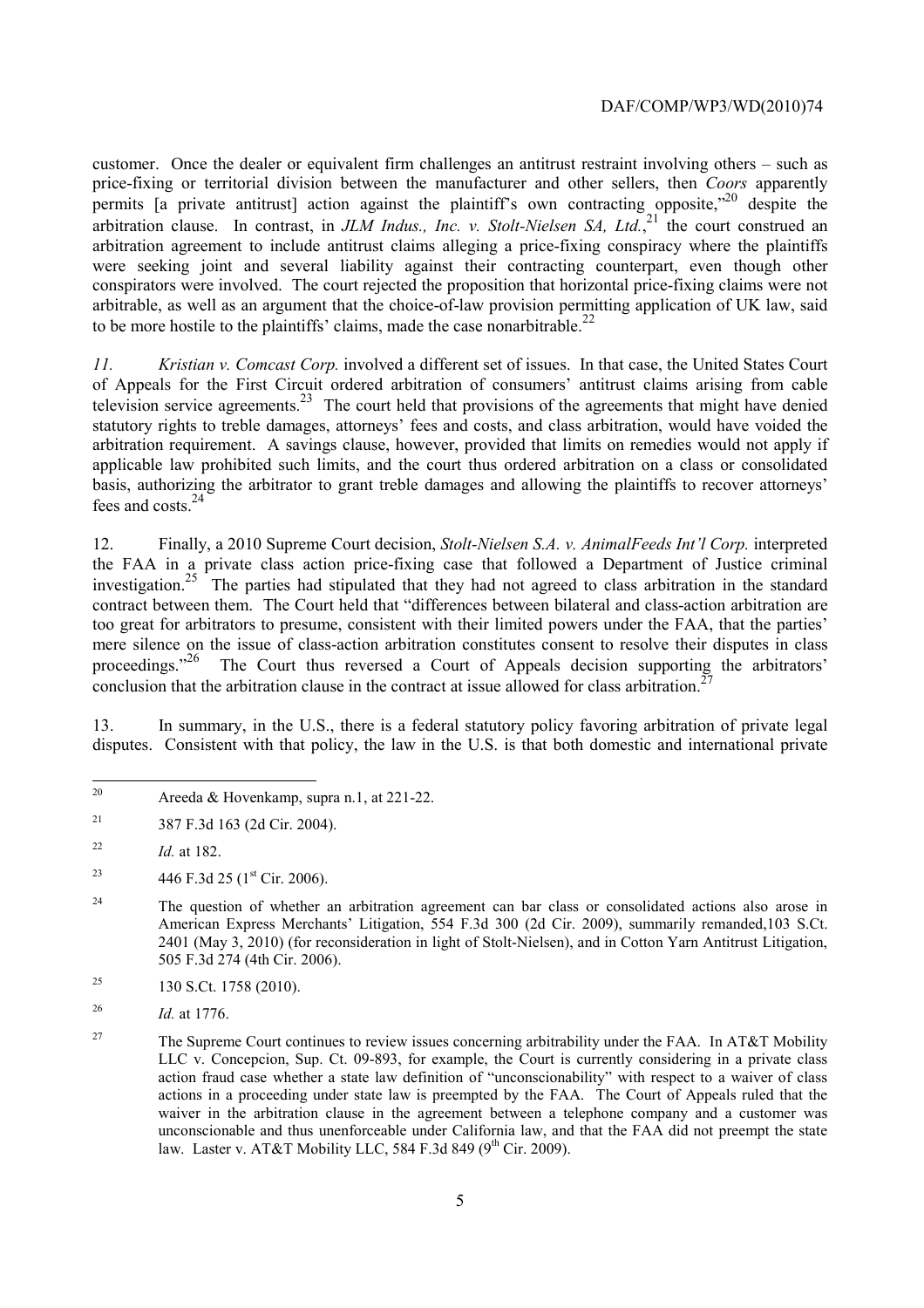antitrust claims are arbitrable pursuant to the Federal Arbitration Act. The courts continue to explore issues surrounding the application of this general rule.

### **2. The antitrust agencies' use of arbitration and mediation in antitrust matters**

#### *2.1 Introduction*

14. This section discusses the use of alternative dispute resolution (ADR) by the U.S. antitrust agencies. It describes federal statutory provisions authorizing the use of arbitration and other ADR proceedings. It then describes each agency's experience with ADR, including (1) court-ordered mediation in settling antitrust matters, and (2) the use of arbitration in the implementation of remedial provisions in the U.S. antitrust agencies' merger consent decrees.

parties. The statute also requires agencies to "consider not using" ADR in various circumstances.<sup>29</sup> According to the ADRA, an agency must consider whether an ADR proceeding is appropriate if a be made, if the ADR proceeding likely would not serve to develop a recommended policy for the agency. provide guidance to the legal and business community as to what the agency considers during its 15. The Administrative Dispute Resolution Act (ADRA)<sup>28</sup> broadly authorizes federal government agencies, including the DOJ and FTC, to use arbitration or other ADR proceedings with the consent of the definitive or authoritative resolution of the matter is required for precedential value. Among other limitations, ADRA requires agencies to consider not using ADR in a matter that involves or may bear upon significant questions of Government policy that require additional procedures before a final resolution may Of course, arbitration and other ADR proceedings serve to settle individual cases, but by nature tend not to develop enforcement policies or their underlying rationales. Finally, the ADRA cautions against using arbitration or ADR if a full public record of the proceeding is important. Detailed case records help distinguish one situation from another and explain inconsistent outcomes. These detailed case records also enforcement proceedings. Arbitration and ADR proceedings, however, are typically less formal than litigation and their records are typically less complete.

 antitrust agencies and the parties to an enforcement action to attempt to resolve their differences through mediation. In addition, the U.S. antitrust agencies have, in several instances, included provisions in consent decrees or administrative enforcement orders requiring mediation or arbitration of potential 16. Although the DOJ and FTC are thus statutorily authorized to use arbitration or mediation in some circumstances, they have not directly used arbitration to resolve differences between them and the subjects of their antitrust enforcement proceedings. In some instances, however, courts have ordered the U.S. commercial disputes that may arise between decree or order respondents and third parties in implementing the remedies.

## *2.2 DOJ experience*

## *2.2.1 Court-ordered mediation*

17. DOJ's best-known experience with court-ordered mediation in antitrust enforcement proceedings was in *U.S. v. Microsoft Corp.* In November 1999, the trial court, after entering its Findings of Fact but prior to its final judgment, ordered the parties (the United States, the 19 state government plaintiffs, and Microsoft) to engage in settlement negotiations, with Chief Judge Richard Posner of the U.S. Court of

 $28$ Codified at 5 U.S.C.  $\S$ § 571, et seq.

<sup>&</sup>lt;sup>29</sup> 5 U.S.C. § 572(b).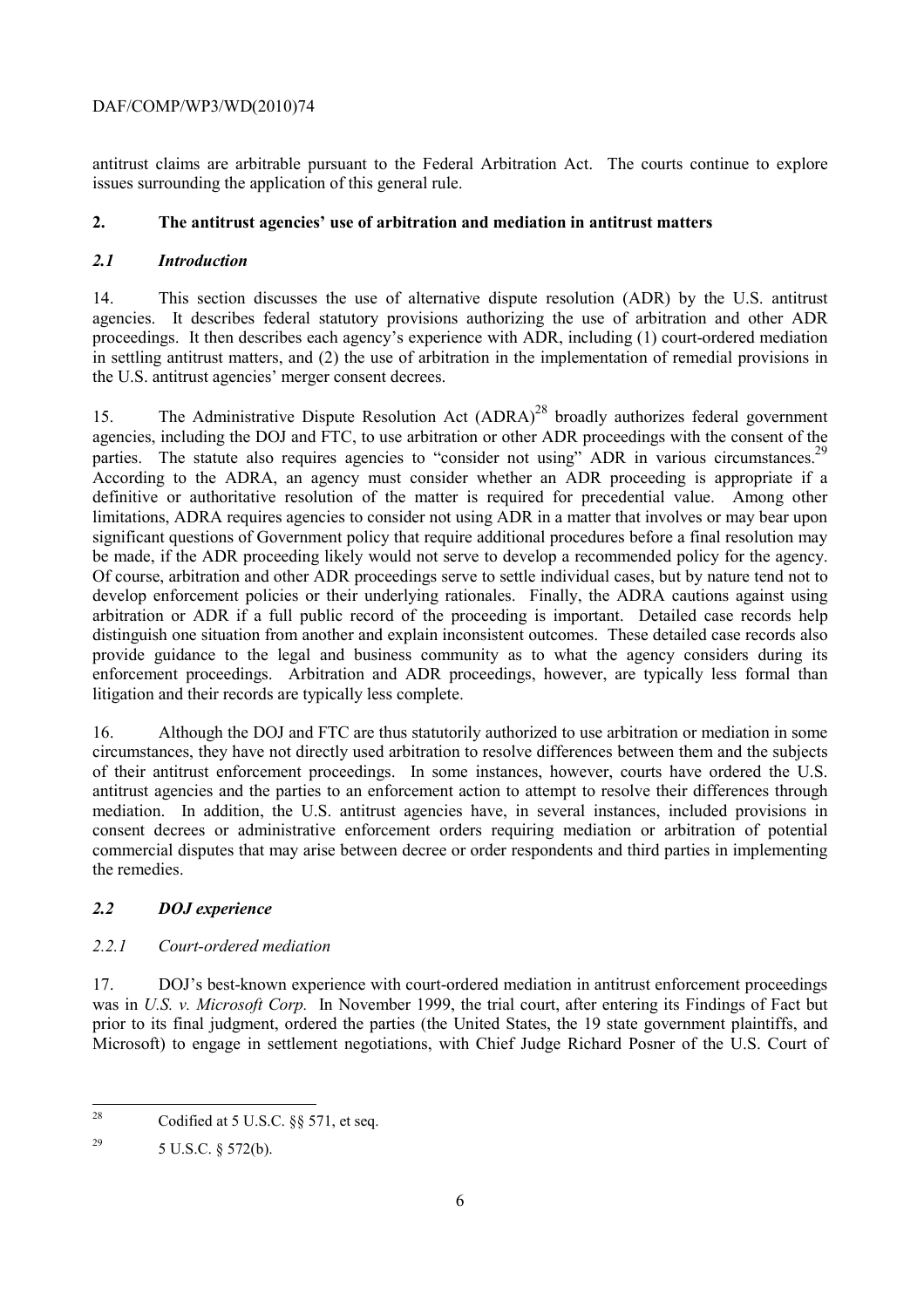Appeals for the Seventh Circuit as mediator.<sup>30</sup> In April 2000, Chief Judge Posner announced that although of intensive settlement and mediation discussions to attempt to reach an agreed resolution.<sup>33</sup> After the DOJ, the plaintiff states, and Microsoft had considered "almost twenty successive drafts of a possible consent decree" in a period of a little more than four months, the parties had not been able to reach agreement.<sup>31</sup> The court subsequently entered judgment against Microsoft. That judgment was appealed and the court of appeals affirmed the judgment in part, reversed it in part, and remanded the case to the district court for further proceedings.<sup>32</sup> On remand, the trial judge again ordered the parties into a period mediation, in November 2001, the DOJ, nine of the state plaintiffs, and Microsoft agreed on a Proposed Final Judgment, which was the basis for the Final Judgment eventually entered by the district court.<sup>34</sup>

#### *2.2.2 Arbitration in consent decrees*

 $\overline{a}$ 

 18. DOJ has included arbitration provisions related to the parties' remedial obligations in half a remedy.<sup>35</sup> These arbitration provisions have typically involved a remedial divestiture to a particular buyer dozen proposed antitrust consent decrees, and the courts have approved these provisions. These provisions have not involved the resolution of liability issues between DOJ and defendants, but rather commercial relationships between defendants and third parties with respect to the implementation of an agreed merger or issues arising under supply agreements concerning quantities of critical inputs to be sold or their fair market value. Some such provisions protect the divesting party in situations where there may be a single suitable buyer, such that the market forces that operate in a typical price negotiation are absent, while in other instances such provisions ensure that the buyer receives the benefit of its bargain. These arbitration clauses generally have provided that in the event that the seller and acquirer cannot agree on the fair market price of divested assets or other assets sold pursuant to supply agreements, either person can elect to settle the issue through binding arbitration. The seller in that case would be required to enter a "reasonable arbitration agreement" acceptable to DOJ, and follow certain rules laid out in the consent decree.<sup>36</sup>

Chief Judge of the U.S. Court of Appeals for the  $7<sup>th</sup>$  Circuit (November 19, 1999), U.S. v. Microsoft Corp. 30 Order by Judge Thomas P. Jackson referring cases for voluntary mediation to Judge Richard A. Posner, (D.D.C., 1:98cv1232).

<sup>31</sup> 31 Statement by Judge Richard Posner, Termination of mediation efforts in Microsoft case (April 1, 2000), a*vailable at* http://www.techlawjournal.com/courts/dojvmsft2/20000401pos.htm.

<sup>32</sup> U.S. v. Microsoft Corp., 253 F.3d 34 (D.C. Cir. 2001).

<sup>&</sup>lt;sup>33</sup> Order of Judge Colleen Kollar-Kotelly requiring the parties to engage in intensive settlement discussions commencing on September 27, 2001, and concluding on November 2, 2001 (September 28, 2001); Order of Judge Colleen Kollar-Kotelly appointing Eric D. Green of Boston University School of Law to serve as facilitator/mediator (October 12, 2001), U.S. v. Microsoft (D.D.C., 1:98cv1232).

<sup>34</sup> Neither of the Microsoft mediations occurred pursuant to the ADRA.

<sup>35</sup> See, e.g., U.S. v. Cargill, Inc. and Continental Grain Co., final judgment dated June 30, 2000, available at http://www.justice.gov/atr/cases/f6600/6628.htm; U.S. v. Morton Plant Health System, Inc. and Trustees of Mease Hospital, Inc., final judgment dated June 17, 1994, available at http://www.justice.gov/atr/cases/f5000/5057.htm; U.S. v. Dow Chemical Co. and Ethyl Corp., final judgment dated August 12, 1987, available at http://www.justice.gov/atr/cases/f3700/3722.htm.

<sup>36</sup> 36 For example, the arbitration provision in the consent decree in United States v. Imetal, et al., Final Judgment dated May 25, 2000, *available at* http://www.justice.gov/atr/cases/f223200/223278.htm, provides as follows:

 1. Any controversy to be settled by arbitration shall be submitted to the American Arbitration Association;

<sup>2.</sup> The arbitrator appointed shall be one acceptable to the United States in its sole discretion;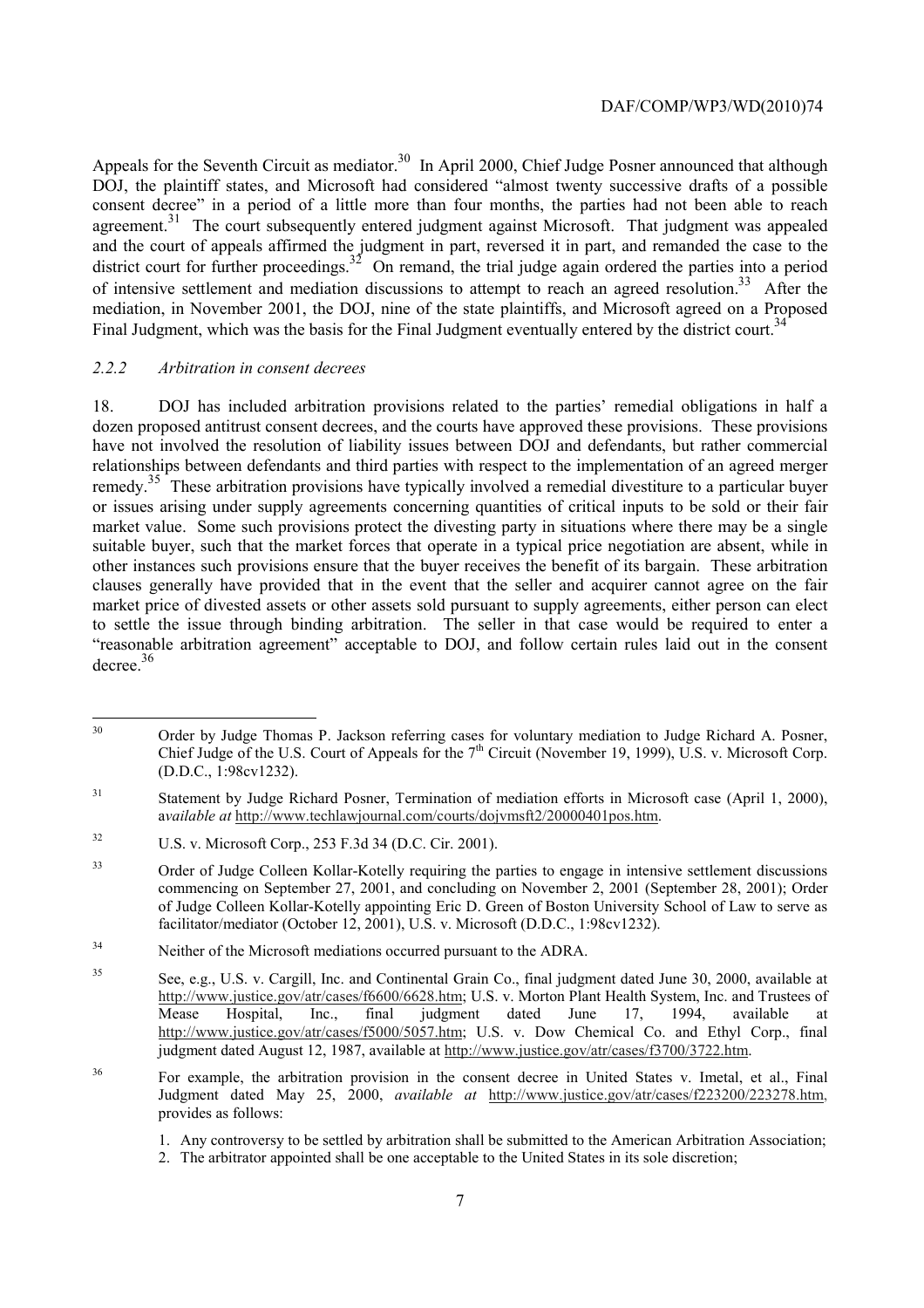## *2.3 FTC experience*

1

#### *2.3.1 Court-ordered mediation*

 met with BSC's counsel and the mediator, but ultimately were unable to reach a settlement. Thereupon, 19. In the civil penalty litigation in *U.S. v. Boston Scientific Corporation* ("BSC"),<sup>37</sup> brought by DOJ in 2000 at the request of the FTC for violation of the FTC's final divestiture order, the district court strongly urged the parties to attempt to resolve their dispute through mediation. FTC and DOJ attorneys following a trial, the court found that BSC had violated the FTC's order, and imposed a \$7.04 million civil penalty. Mediation in *BSC* came about not because the FTC or DOJ thought the matter was a particularly good candidate for ADR, but because the court urged the parties to try to resolve their differences through mediation, and because the dispute was over the civil penalty amount, rather than over any other relief.

#### *2.3.2 Arbitration and mediation in FTC orders*

 to use arbitration to resolve a dispute arising in implementing the order, the ordered party may not decline). For example, in *In re Evanston Northwestern Healthcare and ENH Medical,*39 the FTC Order mandated agreed upon. In *In re America Online, Inc. and Time Warner, Inc.*<sup>40</sup> the FTC ordered that, at the option of 20. In its administrative enforcement orders, the FTC has not included provisions allowing ADR regarding possible violations of the *orders* themselves, for the reasons discussed earlier in ¶15. Moreover, the FTC has not regularly included provisions *requiring* arbitration of disputes between order respondents and third parties, because it prefers to let the parties determine for themselves how they want to resolve disputes. However, some FTC orders have required the party under order to engage in arbitration to settle commercial disputes<sup>38</sup> with third parties, usually where the latter requests it (that is, if the acquirer wishes that, at the option of the person paying for hospital services, any disputes as to prices or terms would be resolved by mediation or, where the dispute cannot be solved by mediation, by a single arbitrator mutually third parties not affiliated with the merging parties, disputes in connection with compliance with any of the rates, terms, and conditions in the agreement ordered between the parties shall be submitted to binding arbitration; provided, *inter alia*, that the arbitrator shall have no authority to resolve issues concerning Respondents' compliance with the FTC's Order. In other words, the arbitrator's authority did not extend over the FTC's enforcement of its own final order in that matter. Finally, in *In re Exxon Corporation and* 

| See Competitive Impact Statement in Imetal, (May 24, 1999), available at |  |  |  |  |  |
|--------------------------------------------------------------------------|--|--|--|--|--|
| http://www.justice.gov/atr/cases/f2400/2483.pdf, at 15-16.               |  |  |  |  |  |

<sup>37</sup> DOJ's Complaint is available at http://www.ftc.gov/os/2000/10/bsccmp.htm. The court's judgment is available at http://www.ftc.gov/os/2003/03/bostonscientificord.pdf.

<sup>38</sup> The contracts entered into under FTC orders typically provide the price terms and, accordingly, potential contract disputes would likely be over non-price issues such as volumes, delivery, etc.

<sup>39</sup> In re Evanston Northwestern Healthcare and ENH Medical, F.T.C. No. 9315 (April 24, 2008) (Final Order), ¶II.D, *available at* http://www.ftc.gov/os/adjpro/d9315/080424finalorder.pdf.

<sup>40</sup> In re America Online, Inc. and Time Warner, Inc, F.T.C. No. C-3989 (April 17, 2001) (Decision and Order) ¶II.C.4, *available at* http://www.ftc.gov/os/2001/04/aoltwdo.pdf.

<sup>3.</sup> The United States shall provide its assistance to the arbitrator and may submit evidence;

 4. Rules and procedures shall be adopted to ensure that the controversy shall be completed within four final and binding on the parties to the arbitration.<br>See Competitive Impact Statement in Imetal, (May 24, 1999), available at months from the appointment of the arbitrator and any award made pursuant to any arbitration shall be